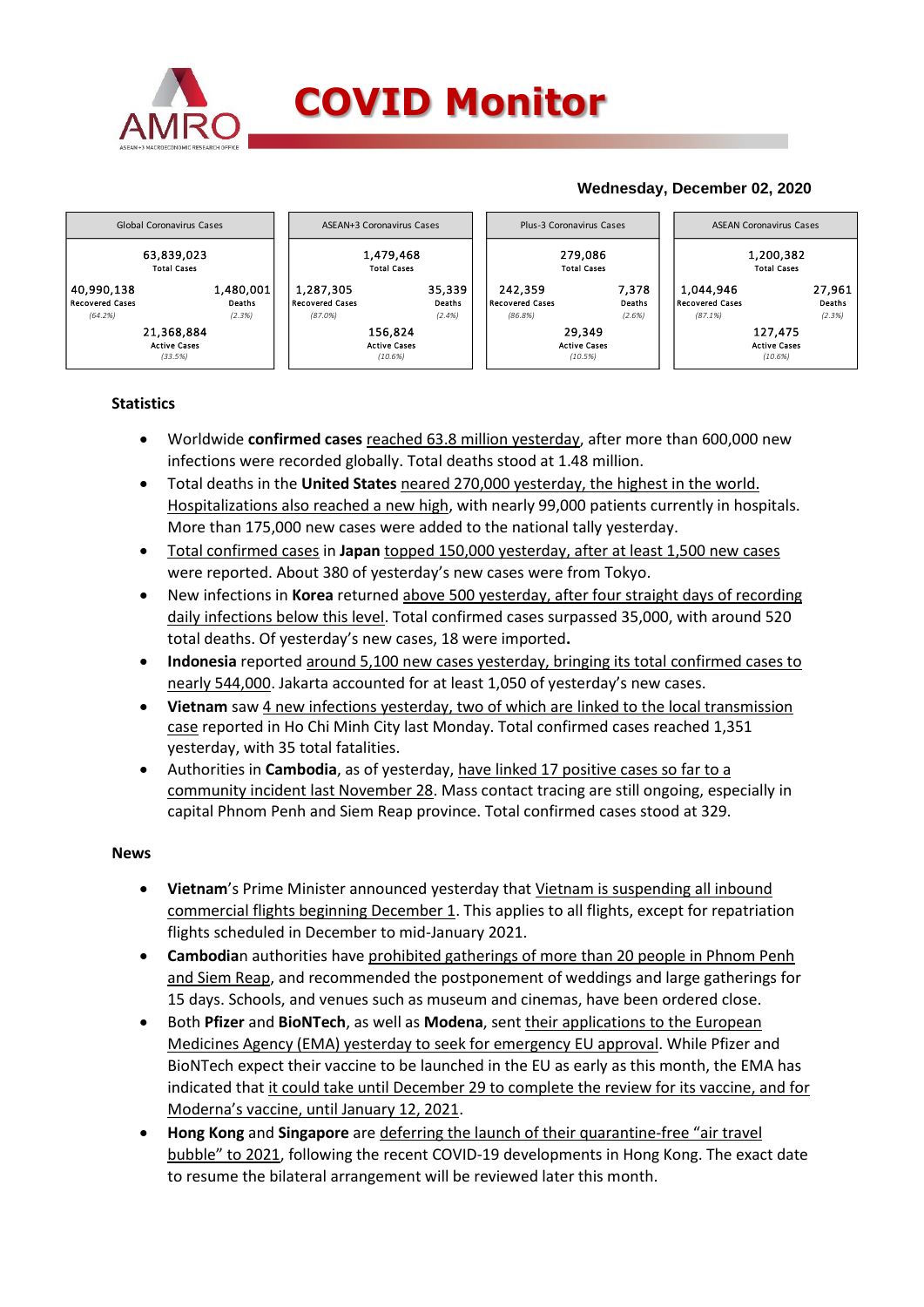

#### Overview of Confirmed COVID-19 Cases

|                      | Total      | Cases per 1M | <b>New</b>   | <b>New Cases</b> | <b>New Cases</b>   | <b>ANew</b>         | Δ% New                   | <b>Total</b>   | <b>New</b>               | Fatality | <b>Total</b>             | Recovery                 | <b>Active</b> | Resolved     |
|----------------------|------------|--------------|--------------|------------------|--------------------|---------------------|--------------------------|----------------|--------------------------|----------|--------------------------|--------------------------|---------------|--------------|
| Economy              | Cases      | Population   | Cases        | per 1M Pop.      | $(7-day \, avg)^1$ | Cases               | Cases                    | <b>Deaths</b>  | <b>Deaths</b>            | Rate (%) | Recovered                | <b>Rate (%)</b>          | Cases         | cases $(%)2$ |
| Global               | 63,839,023 |              | 602,219      |                  |                    | 96,141              | 1.0                      | 1,480,001      | 12,014                   | 2.3      | 40,990,138               | 64.2                     | 21,368,884    | 66.5         |
| ASEAN+3              | 1,479,468  |              | 11,987       |                  |                    | 1,157               | 0.8                      | 35,339         | 229                      | 2.4      | 1,287,305                | 87.0                     | 156,824       | 66.5         |
| Plus-3               | 279,086    |              | 2,616        |                  |                    | 630                 | 0.9                      | 7,378          | 33                       | 2.6      | 242,359                  | 86.8                     | 29,349        | 89.4         |
| ASEAN                | 1,200,382  |              | 9,371        |                  |                    | 527                 | 0.8                      | 27,961         | 196                      | 2.3      | 1,044,946                | 87.1                     | 127,475       | 88.8         |
|                      |            |              |              |                  |                    |                     |                          |                |                          |          |                          |                          |               |              |
| China                | 86,551     | 62           | 9            | 0.0              |                    | $-3$                | 0.0                      | 4,634          | 0                        | 5.4      | 81,644                   | 94.3                     | 273           | 99.7         |
| Hong Kong, China     | 6,396      | 838          | 82           | 10.7             |                    | 6                   | 1.3                      | 109            | 0                        | 1.7      | 5,361                    | 83.8                     | 926           | 85.5         |
| Japan                | 150,976    | 1,201        | 2,014        | 16.0             |                    | 567                 | 1.4                      | 2,109          | 33                       | 1.4      | 127,289                  | 84.3                     | 21,578        | 85.7         |
| Korea                | 35,163     | 675          | 511          | 9.8              |                    | 60                  | 1.5                      | 526            | 0                        | 1.5      | 28,065                   | 79.8                     | 6,572         | 81.3         |
|                      |            |              |              |                  |                    |                     |                          |                |                          |          |                          |                          |               |              |
| Indonesia            | 543,975    | 2,016        | 5,092        | 18.9             |                    | 475                 | 0.9                      | 17,081         | 136                      | 3.1      | 454,879                  | 83.6                     | 72,015        | 86.8         |
| Malaysia             | 67,169     | 2,022        | 1,472        | 44.3             |                    | 260                 | 2.2                      | 363            | 3                        | 0.5      | 56,311                   | 83.8                     | 10,495        | 84.4         |
| Philippines          | 432,925    | 3,934        | 1,295        | 11.8             |                    | $-471$              | 0.3                      | 8,418          | 26                       | 1.9      | 398,782                  | 92.1                     | 25,725        | 94.1         |
| Singapore            | 58,228     | 10,212       | 10           | 1.8              |                    | 5                   | $0.0\,$                  | 29             | 0                        | 0.0      | 58,139                   | 99.8                     | 60            | 99.9         |
| Thailand             | 4,026      | 59           | 18           | 0.3              |                    | 8                   | 0.4                      | 60             | 0                        | 1.5      | 3,822                    | 94.9                     | 144           | 96.4         |
| Brunei Darussalam    | 151        | 335          | $\mathbf{1}$ | 2.2              |                    | $\mathbf 1$         | 0.7                      | $\overline{3}$ | 0                        | 2.0      | 145                      | 96.0                     | 3             | 98.0         |
| Cambodia             | 329        | 20           | 3            | 0.2              |                    | $\mathsf{O}\xspace$ | 0.9                      | $\mathbf 0$    | 0                        | 0.0      | 304                      | 92.4                     | 25            | 92.4         |
| Lao PDR              | 39         | 5            | $\mathbf 0$  | 0.0              |                    | $\mathsf 0$         | 0.0                      | $\mathbf 0$    | 0                        | 0.0      | 26                       | 66.7                     | 13            | 66.7         |
| Myanmar              | 92,189     | 1,727        | 1,476        | 27.7             |                    | 249                 | 1.6                      | 1972           | 31                       | 2.1      | 71343                    | 77.4                     | 18,874        | 79.5         |
| Vietnam              | 1,351      | 14           | 4            | 0.0              |                    | $\mathsf 0$         | 0.3                      | 35             | 0                        | 2.6      | 1,195                    | 88.5                     | 121           | 91.0         |
|                      |            |              |              |                  |                    |                     |                          |                |                          |          |                          |                          |               |              |
| Belgium              | 579,212    | 50,292       | 1,867        | 162.1            |                    | 1,121               | 0.3                      | 16,786         | 141                      | 2.9      |                          | $\overline{a}$           |               |              |
| France               | 2,221,535  | 34,181       | ł,           |                  |                    |                     | $\overline{\phantom{a}}$ | 52,383         | $\overline{\phantom{a}}$ | 2.4      |                          | $\overline{a}$           |               |              |
| Germany              | 1,094,678  | 13,193       | 24,766       | 298.5            |                    | 10,545              | 2.3                      | 17,177         | 483                      | 1.6      | 769,380                  | 70.3                     | 308,121       | 71.9         |
| Italy                | 1,620,901  | 26,911       | 19,347       | 321.2            |                    | 2,971               | $1.2$                    | 56,361         | 785                      | 3.5      | 784,595                  | 48.4                     | 779,945       | 51.9         |
| Netherlands          | 536,129    | 31,024       | 12,651       | 732.1            |                    | 8,083               | 2.4                      | 9,518          | 142                      | 1.8      | ٠                        | $\sim$                   |               | $\sim$       |
| Spain                | 1,656,444  | 35,344       | 8,257        | 176.2            |                    | $-11,722$           | 0.5                      | 45,511         | 442                      | 2.7      | 150,376                  | 9.1                      | 53,521        | 96.8         |
| Switzerland          | 330,874    | 38,265       | 3,802        | 439.7            |                    | $-4,980$            | 1.2                      | 4,940          | 125                      | 1.5      | 250,200                  | 75.6                     | 75,734        | 77.1         |
| United Kingdom       | 1,647,230  | 24,492       | 17,573       | 261.3            |                    | 5,243               | $1.1$                    | 59,148         | 700                      | 3.6      | $\overline{\phantom{a}}$ | $\overline{\phantom{a}}$ | $\sim$        | $\sim$       |
|                      |            |              |              |                  |                    |                     |                          |                |                          |          |                          |                          |               |              |
| Brazil               | 6,386,787  | 30,215       | 50,909       | 240.8            |                    | 29,771              | 0.8                      | 173,817        | 697                      | 2.7      | 5,712,305                | 89.4                     | 500,665       | 92.2         |
| Canada               | 387,052    | 10,236       | 5,495        | 145.3            |                    | $-2,400$            | 1.4                      | 12,229         | 82                       | 3.2      | 309,557                  | 80.0                     | 65,266        | 83.1         |
| Argentina            | 1,432,570  | 31,450       | 8,037        | 176.4            |                    | 2,311               | 0.6                      | 38,928         | 198                      | 2.7      | 1,263,251                | 88.2                     | 130,391       | 90.9         |
| Mexico               | 1,122,362  | 8,831        | 8,819        | 69.4             |                    | 2,347               | 0.8                      | 106,765        | 825                      | 9.5      | 829,817                  | 73.9                     | 185,780       | 83.4         |
| Peru                 | 963,605    | 29,357       | 1,075        | 32.8             |                    | 1,075               | 0.1                      | 35,966         | 43                       | 3.7      | 893,061                  | 92.7                     | 34,578        | 96.4         |
| <b>United States</b> | 13,659,439 | 41,261       | 179,265      | 541.5            |                    | 22,292              | 1.3                      | 269,383        | 2,581                    | 2.0      | 5,226,581                | 38.3                     | 8,163,475     | 40.2         |
| Australia            | 27,923     | 1,075        | 11           | 0.4              |                    | $\,1\,$             | 0.0                      | 908            | 0                        | 3.3      | 25,606                   | 91.7                     | 1,409         | 95.0         |
| India                | 9,462,809  | 6,909        | 15,550       | 11.4             |                    | $-18$               | 0.2                      | 137,621        | 0                        | 1.5      | 8,889,585                | 93.9                     | 435,603       | 95.4         |
| Iran                 | 975,951    | 11,598       | 13,881       | 165.0            |                    | 560                 | 1.4                      | 48,628         | 382                      | 5.0      | 677,963                  | 69.5                     | 249,360       | 74.4         |
| Russia               | 2,302,062  | 15,701       | 26,126       | 178.2            |                    | 80                  | 1.1                      | 40,050         | 559                      | 1.7      | 1,787,962                | 77.7                     | 474,050       | 79.4         |
| Saudi Arabia         | 357,623    | 10,287       | 263          | 7.6              |                    | 31                  | 0.1                      | 5,907          | 11                       | 1.7      | 347,176                  | 97.1                     | 4,540         | 98.7         |
| South Africa         | 792,299    | 13,267       | 2,295        | 38.4             |                    | $-7$                | 0.3                      | 21,644         | 109                      | 2.7      | 732,531                  | 92.5                     | 38,124        | 95.2         |
|                      |            |              |              |                  |                    |                     |                          |                |                          |          |                          |                          |               |              |

Source: Haver Analytics, sourced from Johns Hopkins University; AMRO staff calculations.

Notes: New cases since previous day. Δ% refers to percentage change since previous day. Fatality rate measured as deaths per confirmed infections.<br>1/ Since January 31, 2020.<br>2/ Resolved cases (i.e. non-active cases) to tot

Data as of 1/12/2020